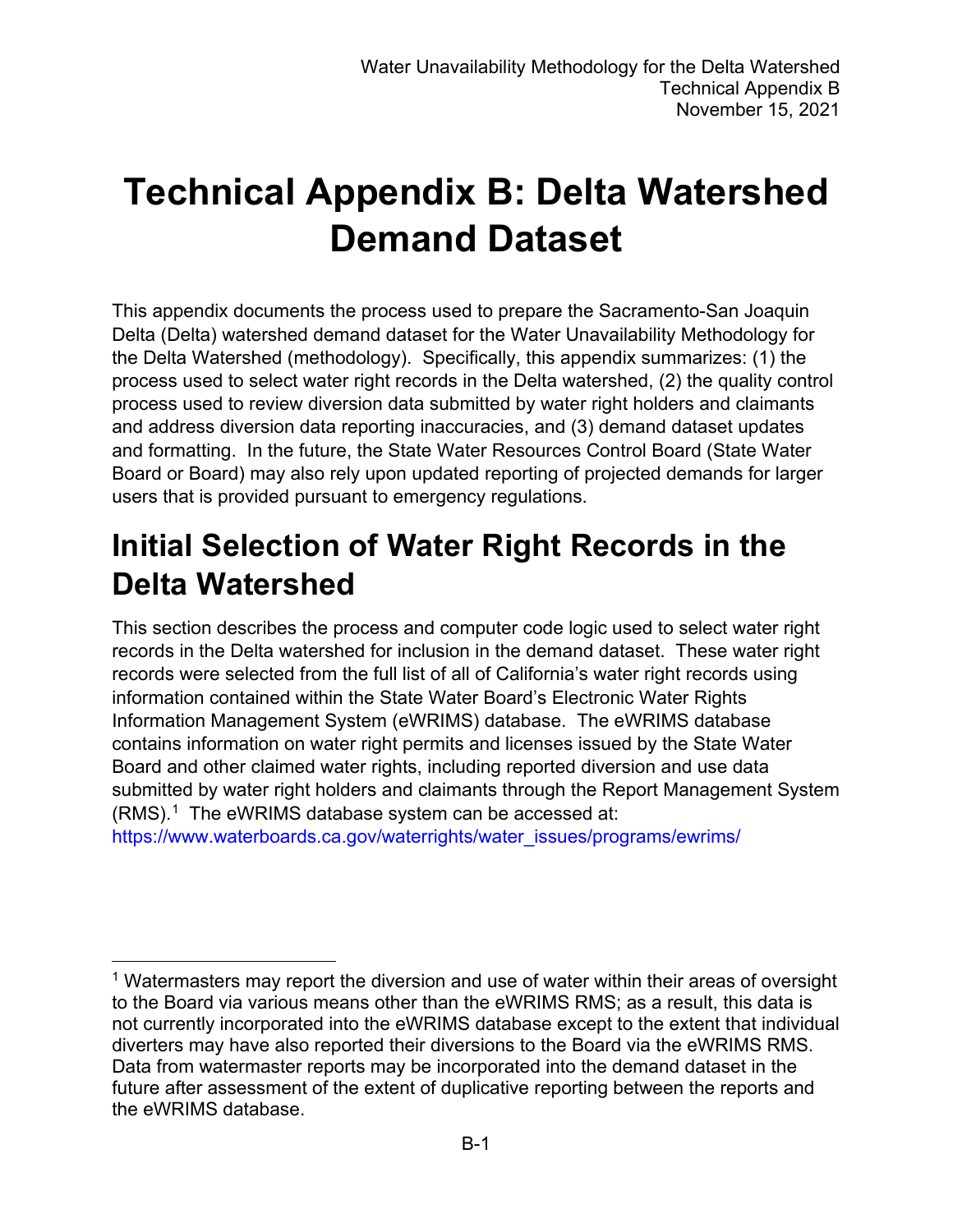## **Selection of All Water Right Records in California**

Using information from the eWRIMS database, a dataset of all water right records in California was created. The dataset of all water right records included other associated information, such as the water right type, status, and reported diversions for calendar years 2018 and 2019.

To compile this dataset, the full record of California's water rights and claims and annually reported water diversion information was obtained from the eWRIMS database. The eWRIMS database is continuously updated by modifications to water right records, such as the addition of new water right records or changes in water right status. Water diversion and use information contained within the eWRIMS database is also updated when annual reports of water diversion and use (annual reports) are submitted or modified by diverters. The initial selection of water right records in the Delta watershed and quality control review described below required a static copy of the eWRIMS datasets, which were downloaded on January 15, 2021. The current copy of the eWRIMS datasets were downloaded on October 6, 2021.

Several plain text comma-separated values (CSV) files, known as eWRIMS flat files, contain the data fields used to create the dataset. Data was compiled from the eWRIMS flat files by the water right Application ID Number. The eWRIMS flat files that contain the data fields used to create the dataset are titled:

- **Water Rights Master Flat File**: This file contains general information associated with each water right record on file with the State Water Board. Several fields within this flat file were selected, such as: primary owner name, water source name, water right face value, water right status (e.g., active, etc.), and water right type (e.g., Appropriative, Statement of Diversion and Use, etc.).
- **Water Rights Annual Water Use Report**: This file contains the monthly water diversion and use data submitted by water right holders and claimants in annual reports. Reported total diversions, which included the amounts directly diverted and the amounts diverted or collected to storage, were selected for each month during calendar years 2018 and 2019. For Statements of Diversion and Use, this file contains information about the water right type (e.g., pre-1914, riparian, etc.) submitted by water right claimants as well as information about the year diversion first commenced, as discussed under *Disaggregation of Statements of Diversion and Use.*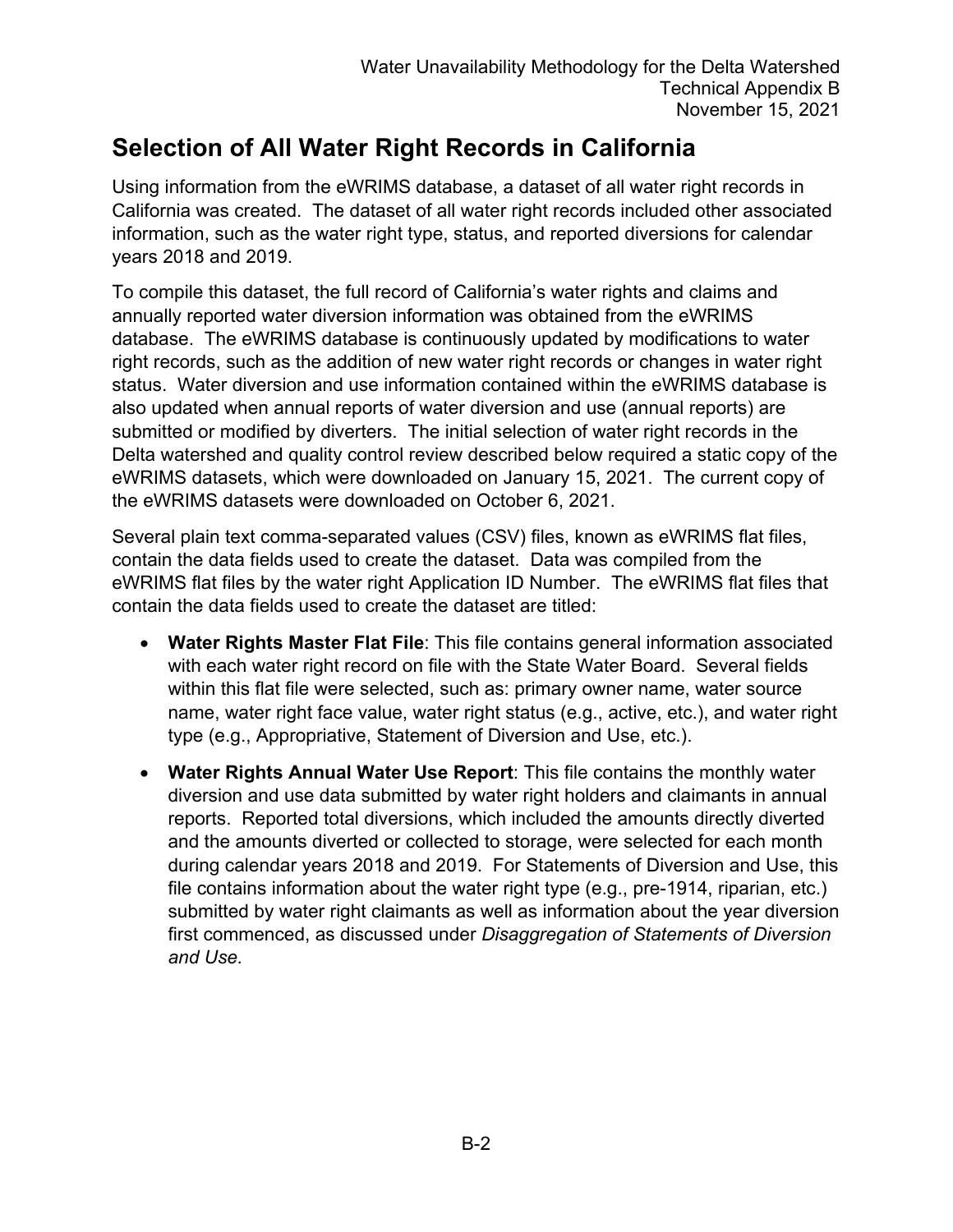- **Water Rights Uses and Seasons**: This file contains additional information regarding authorized diversion and storage seasons and beneficial uses<sup>[2](#page-2-0)</sup> for each water right record. Beneficial use information was selected and compiled for each water right record. Some water right records have multiple beneficial uses, and each of the beneficial uses for each of the water right records was aggregated by Application ID Number.
- **Water Rights Point of Diversion Flat File**: This file contains general information associated with each water right record on file with the State Water Board, including several fields that are also available in the Water Rights Master Flat File. This file contains additional fields that were incorporated into the demand dataset, including: point of diversion location (latitude/longitude), application received date, and application acceptance date. The application acceptance date and application received date fields were used to identify a water right priority date for the post-1914 appropriative water right records, as discussed under *Update and Format Demand Dataset*.

Information from the eWRIMS flat files was used to create one dataset of water rights and claims for all of California on record with the State Water Board.

## **Selection of Active Water Right Records in California**

The dataset of all water right records was limited to those with an active-type water right status, which includes the following water right statuses:

- Active
- Claimed
- Licensed
- Permitted
- Registered
- Certified

By only including active-type statuses, water rights with inactive-type statuses, such as inactive, rejected, and cancelled, were excluded from the demand dataset.

<span id="page-2-0"></span> $2$  The beneficial uses of water pertaining to water rights are defined in the California Code of Regulations, title 23, §§ 659-672 to include: domestic, irrigation, power, municipal, mining, industrial, fish and wildlife preservation and enhancement, aquaculture, recreational, stockwatering, water quality, frost protection, and heat control.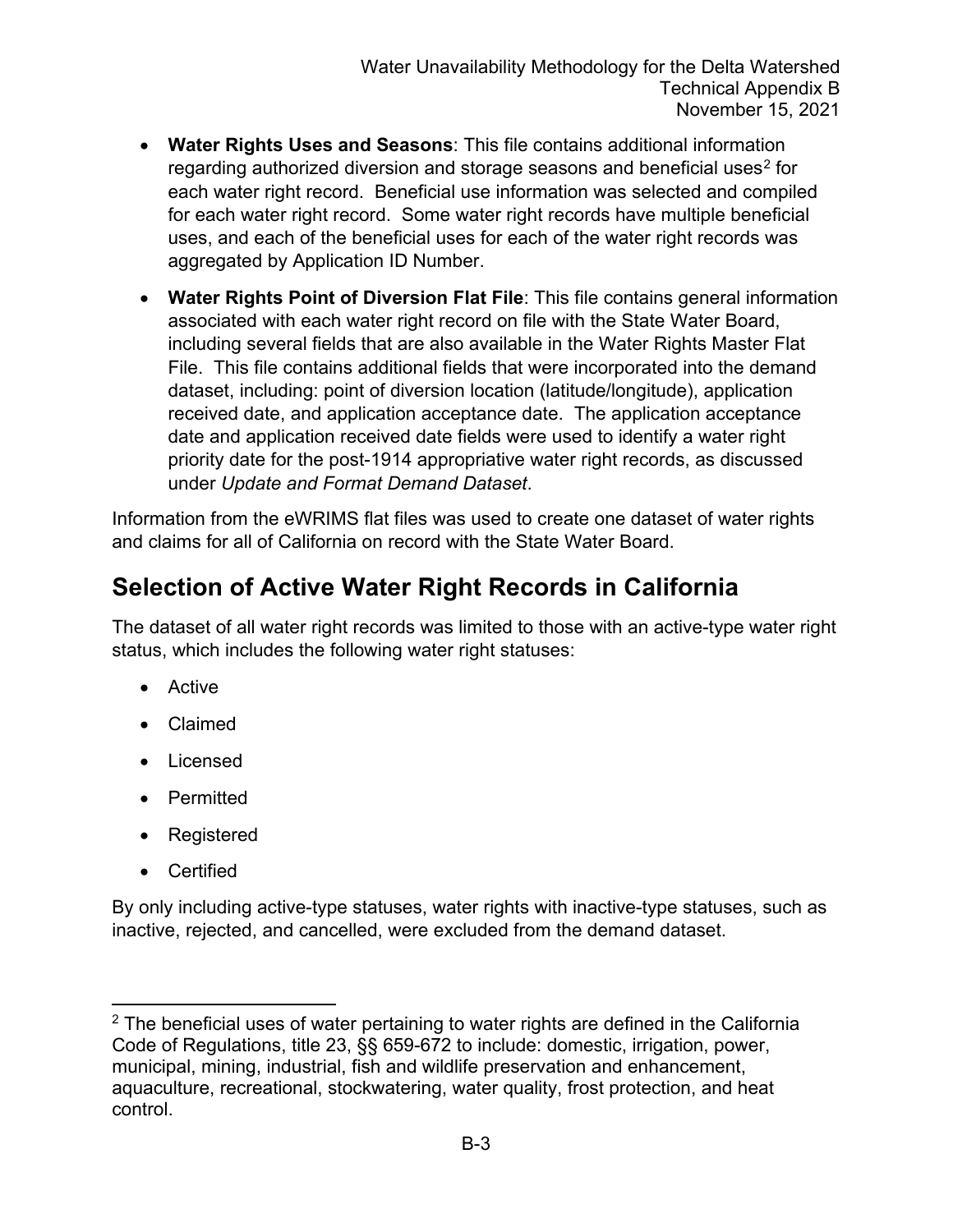#### **Selection of Active Water Right Records in the Delta Watershed**

The dataset of active water right records in California was then limited to diversions located in the Delta watershed. Using geographic information system (GIS) software, water right records located in the Delta watershed were selected based on the spatial location of each water right Point of Diversion (POD).

The Division of Water Rights has created an eWRIMS Web Mapping Application that provides the spatial location of all water right PODs in California. A public version of the eWRIMS GIS System is available at:

[https://waterrightsmaps.waterboards.ca.gov/viewer/index.html?viewer=eWRIMS.eWRIMS\\_gvh#](https://waterrightsmaps.waterboards.ca.gov/viewer/index.html?viewer=eWRIMS.eWRIMS_gvh)

The Delta watershed boundaries used for the spatial selection include the following Hydrologic Unit Code level 4 (HUC4) watersheds, as defined by the U.S. Geological Survey (USGS) Watershed Boundary Dataset (WBD):

| <b>HUC4 Number</b> | <b>HUC4 Name</b> |
|--------------------|------------------|
| 1802               | Sacramento       |
| 1804               | San Joaquin      |

A small number of water right records are missing latitude and longitude information for their associated POD and were not captured by the geographic selection. A limited number of records were updated with spatial information prior to the October 6, 2021 update that had previously been excluded from the Delta Watershed selection.

#### **Identification of Non-Consumptive Water Right Records in the Delta Watershed**

Water right records that contain only the following non-consumptive beneficial use types and combinations were identified:

- Power
- Power and Recreational
- Power and Industrial
- Power and Domestic
- Power and Fish and Wildlife Preservation and Enhancement
- Power, Domestic, and Fish and Wildlife Preservation and Enhancement
- Fish and Wildlife Preservation and Enhancement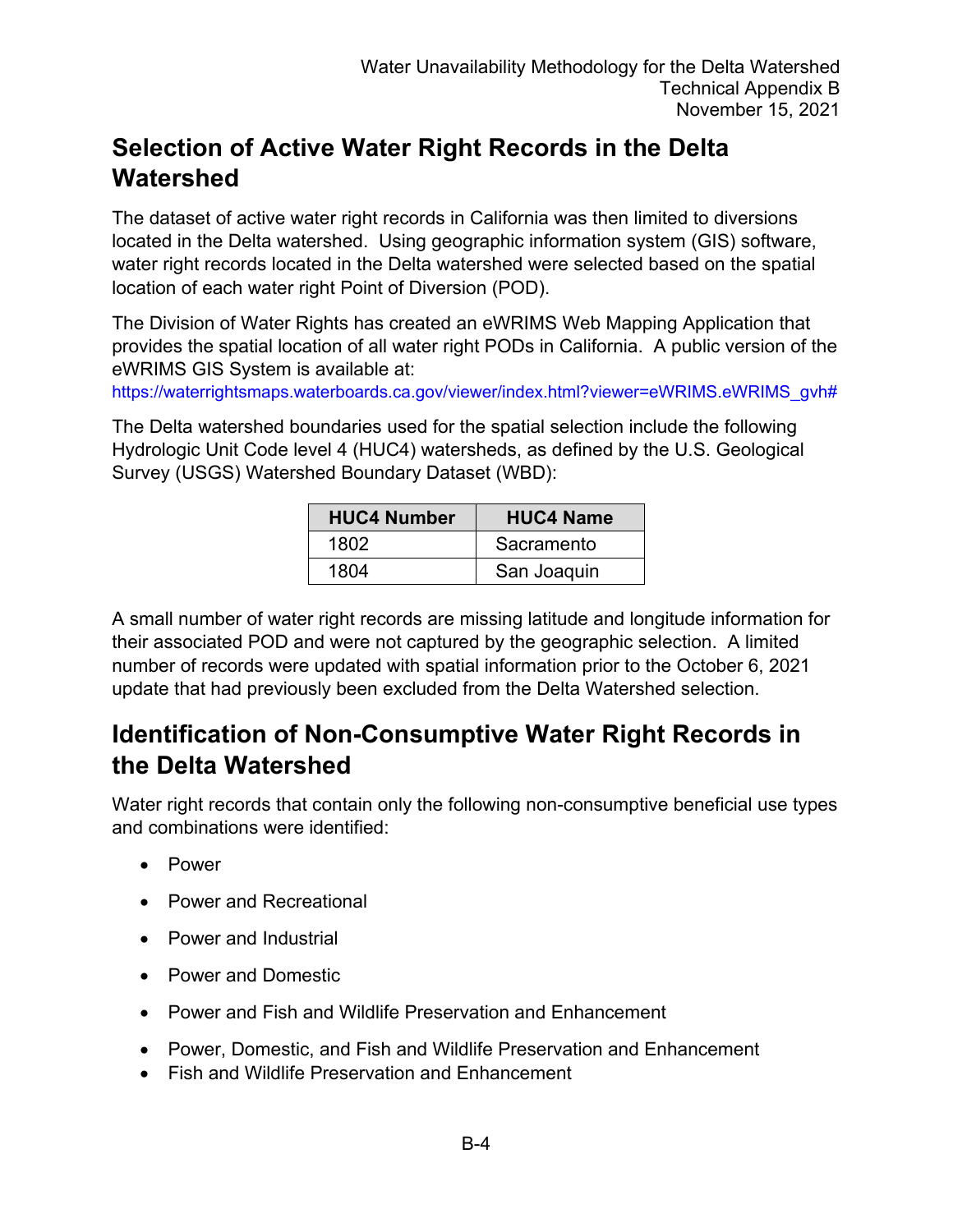The above beneficial use types and combinations were assumed to be associated primarily with non-consumptive uses of water, including hydropower generation and instream flows. Water right records with the Power and Industrial and Power and Domestic beneficial use combinations were assumed to be primarily associated with hydropower generation, with a negligible amount of incidental industrial or domestic uses of water as a conservative assumption for purposes of avoiding overestimation of demands. Accounting for instream flows is described in the main report.

In previous iterations of the demand dataset, all water right records with the above beneficial use types were excluded. However, water right records with the above beneficial use types have been incorporated into the demand dataset as a wet season adjustment (discussed further below under *Wet Season Demand Adjustments*). Nonconsumptive uses, such as for hydropower generation, may change the timing of flows but do not reduce the amount of supply available unless they result in an interbasin diversion. However, non-consumptive water right records that divert water to storage during the wet season can make water unavailable for other users within a month.

A small number of water right records did not contain beneficial use information in the eWRIMS flat files. These water right records were included in the demand dataset. However, many of these were identified as non-consumptive during the review process described below.

## **Selection of Appropriative Water Rights and Statements of Diversion and Use in the Delta Watershed**

The Delta watershed demand dataset was again subdivided to include only the following water right types:

- Appropriative
- Statement of Diversion and Use
- Section 12 File
- Temporary Permit
- Registration Cannabis
- Registration Domestic
- Registration Irrigation
- Registration Livestock
- Federal Claims
- Federal Stockponds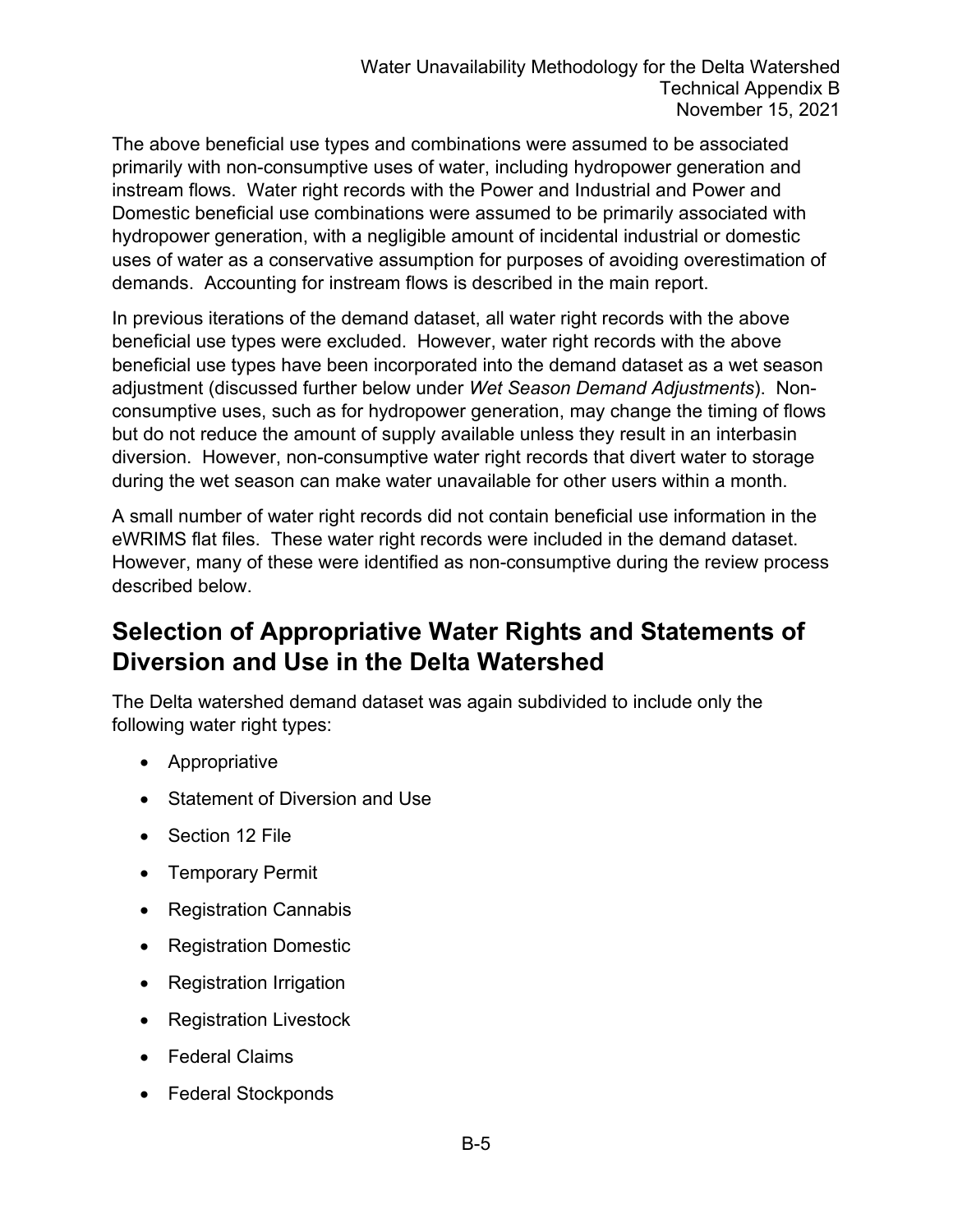• Stockpond

Appropriative water rights include post-1914 appropriative water rights (e.g., water right permits and licenses). Statements of Diversion and Use include pre-1914 appropriative and riparian claims. Only the diversion demands from Appropriative water rights and Statements of Diversion and Use claims are included in the analysis. Other water right types (e.g., registrations, stockponds) are included in the issuance of notices of water unavailability and curtailment orders in keeping with the principles of the water rights priority system, but their demand values are set to zero.

By limiting the demand analysis to Appropriative water rights and Statements of Diversion and Use, minor water right types such as Stockponds, Registrations, Temporary Permits, and other types of water right records were excluded. These other water right types were assumed to constitute a negligible amount of the water diversion and use within the Delta watershed. Excluding these uses from the analysis represents a conservative assumption for the purposes of avoiding overestimation of demands.

## **Quality Control Review**

Diversion data contained within annual reports is self-reported and is not systematically verified for accuracy upon submittal to the State Water Board. As a result, an internal review and quality control effort was conducted. The quality control review process was focused on the review of the total diversion amounts for 2018 and 2019 reported by water right holders or their agents in annual reports. The total diversion amount includes the amount directly diverted and the amount diverted or collected to storage.

The water right records in the Delta watershed demand dataset after initial selection were too numerous to feasibly review in their entirety at this time. Therefore, the scope of the review was narrowed to a subset of water right records, with a focus on the largest diversions in the Delta watershed.

## **Selection of Largest Diversions in Delta Watershed for Quality Control Review**

The approximately 12,000 total Appropriative water rights and Statements of Diversion and Use claims in the demand dataset after initial selection<sup>[3](#page-5-0)</sup> were subdivided to approximately 580 water right records that include the largest consumptive diversions in the Delta watershed. Criteria used to identify this selection of water right records include:

<span id="page-5-0"></span><sup>&</sup>lt;sup>3</sup> Approximately 500 Statements of Diversion and Use and Appropriative water rights with solely non-consumptive beneficial use types were excluded from the initial selection but have now been incorporated into the demand dataset as discussed under *Wet Season Demand Adjustments*.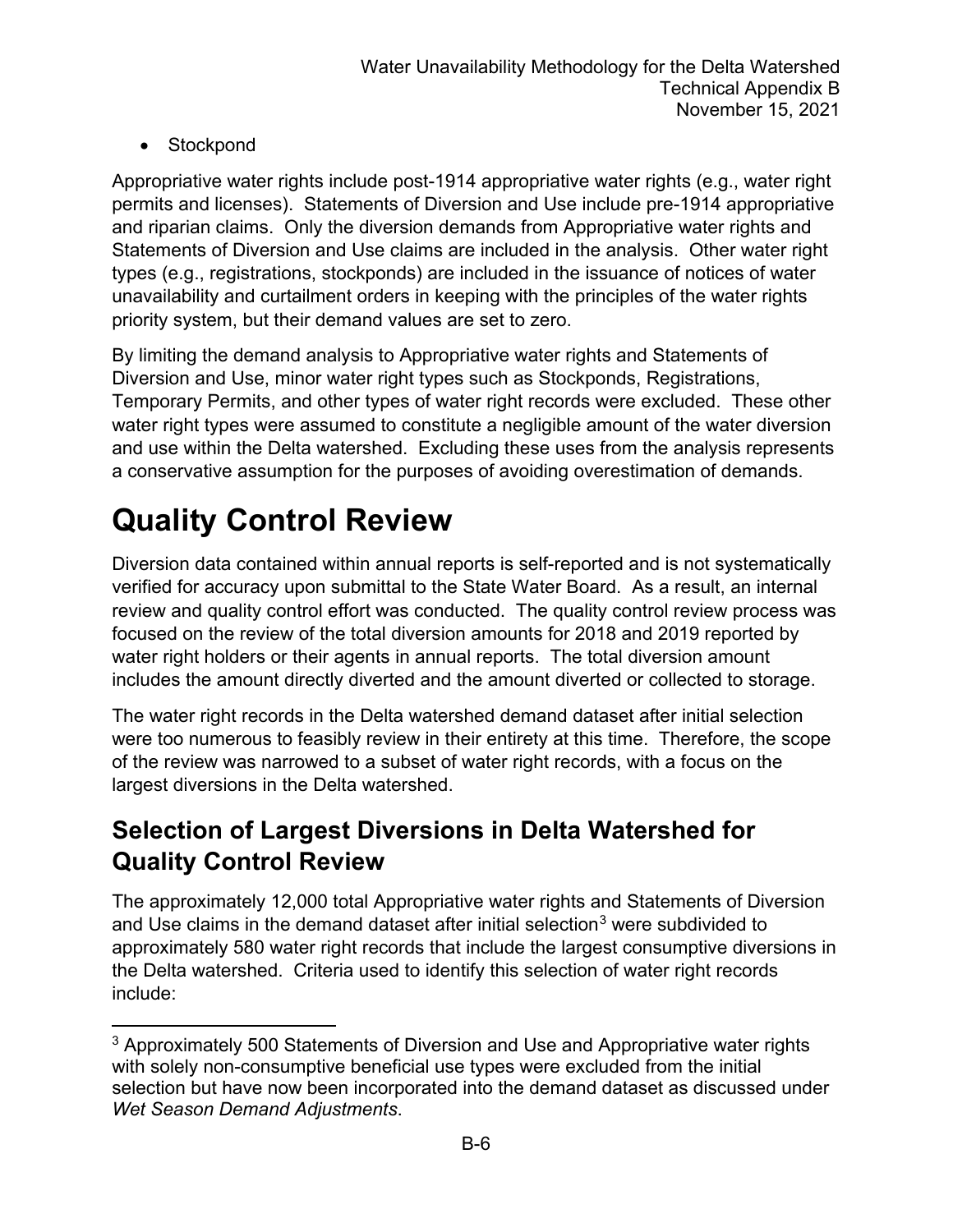- Statements of Diversion and Use with total reported diversion of 5,000 acre-feet (AF) or greater for either 2018 or 2019
- Appropriative water rights with a face value of 5,000 AF or greater, or a total reported diversion of 5,000 AF or greater for either 2018 or 2019

These water right records were the focus of the quality control review process described below, and together represent approximately 90% of demands in the Delta watershed.

#### **Quality Control Review**

The quality control process focused on review of diversion data obtained from annual reports submitted by water right holders and their agents for calendar years 2018 and 2019. For each of the approximately 580 water right records included in the quality control review, the 2018 and 2019 annual reports were accessed through the eWRIMS database system. The contents of the annual reports were reviewed, including but not limited to the following information:

- Purpose of Use
- Amount of Water Diverted and Used, including monthly amounts directly diverted, monthly amounts diverted or collected to storage, and monthly amounts used
- Maximum Rate of Diversion, including maximum monthly diversion rates
- Comments and Additional Remarks

The specific issues that were investigated during the quality control review, and corrected when possible, included:

- Non-consumptive diversions improperly classified as consumptive
- Duplicate diversion values, such as the same diversions reported under multiple water right records
- Diversion data entry and reporting errors, such as incorrect units of measurement and decimal placement errors
- Reported diversions in excess of the water right's face value (applies to post-1914 appropriative water rights only)

In general, the issues that were investigated relate to the correction of over-reporting of diversion amounts. An overview of the commonly identified issues and corrections that were applied to the demand dataset is provided below.

In some cases, it was not possible to resolve outstanding issues without further information. State Water Board staff has contacted numerous water right holders or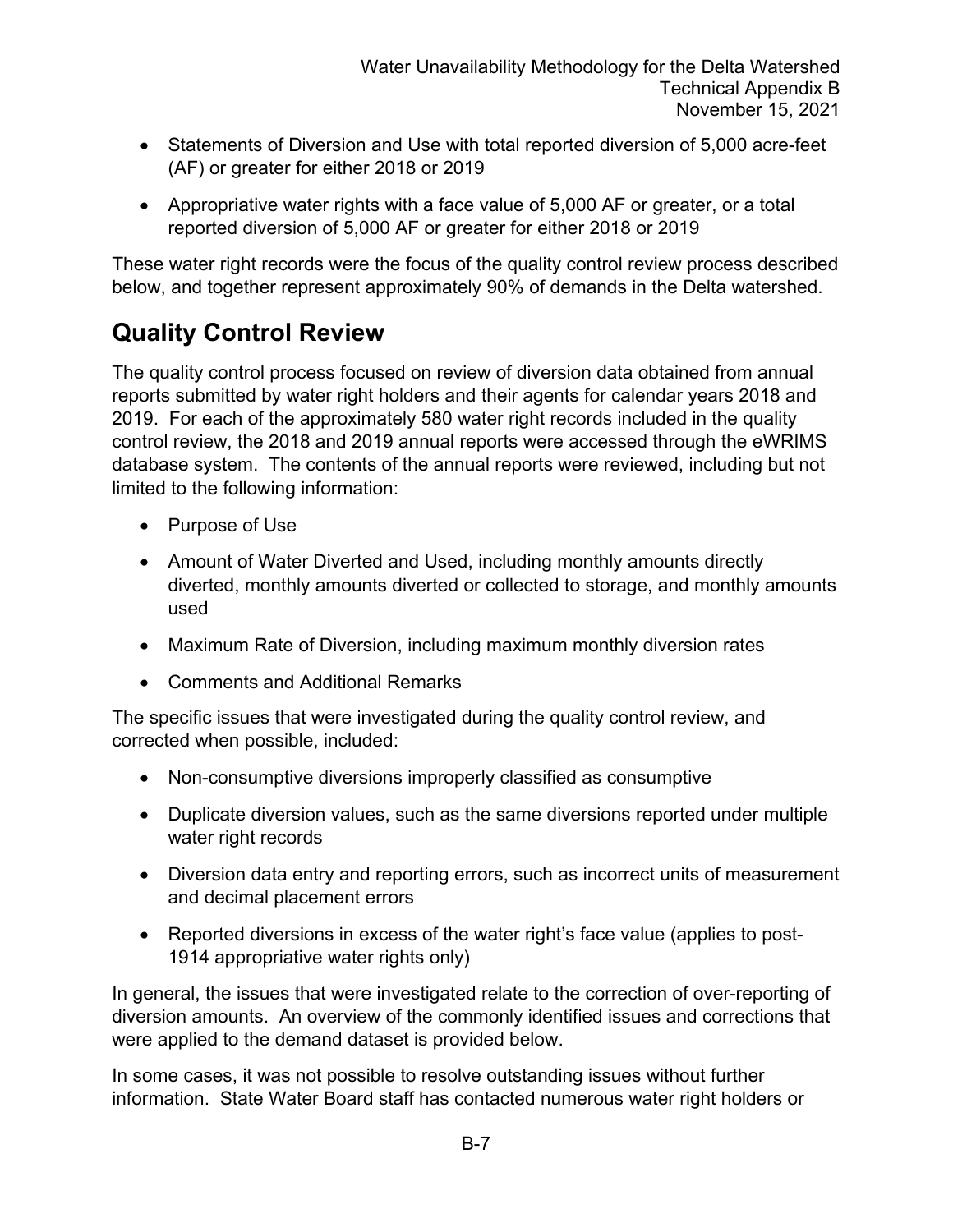their agents to gather this information. However, it was not feasible to contact all water right holders or agents in all cases where a potential reporting related error was identified or a correction applied to a diversion value. Efforts were prioritized to contact water right holders or agents based on several factors, including reported diversion size and relative level of uncertainty regarding potential reporting-related inaccuracies. Some water right holders and agents did not provide timely responses to inquiries regarding potential reporting related errors. In the absence of additional information provided by the water right holder or agent, estimates of the actual diversion amounts were used based on information contained within the annual report and supplemental information available within the eWRIMS database.

#### **Non-Consumptive Diversions and Uses**

Annual reports reviewed for some water right records appeared to indicate that water was diverted only for non-consumptive use. Water right records were generally identified as non-consumptive based on the reported purposes of use contained within the 2018 and 2019 annual reports. Some non-consumptive purposes of use identified during the quality control review include instream flow uses (e.g., "maintain a live stream"), power generation, or non-consumptive aquaculture uses.

Originally, these records were removed entirely from the demand dataset. However, the current version of the demand dataset retains these records. For these records, only the amount diverted to storage was retained in the demand dataset. Any reported direct diversions for water rights and claims with solely non-consumptive beneficial use types are set to zero in the demand dataset.

In some cases, annual reports included both consumptive and non-consumptive purposes of use, such as both power generation and irrigation. It was generally assumed that all water diverted under these records was used consumptively. However, for some water right records, comments or additional remarks included in the annual report appeared to indicate that only a portion of the water diverted was used consumptively, but information was not provided within the annual report to quantify the volume of water diverted for consumptive uses. If it was not possible to quantify the volume of water diverted for consumptive uses, the water right record was identified for outreach to the water right holder to resolve the issue.

#### **Duplication of Reported Diversion Amounts**

Some 2018 and 2019 annual reports contain comments, additional remarks, or other information that clearly indicate a particular diversion was fully reported under two or more separate rights (i.e., duplicated). In these cases, reported diversions were retained for only one record and were changed to zero for the other record(s) in the demand dataset.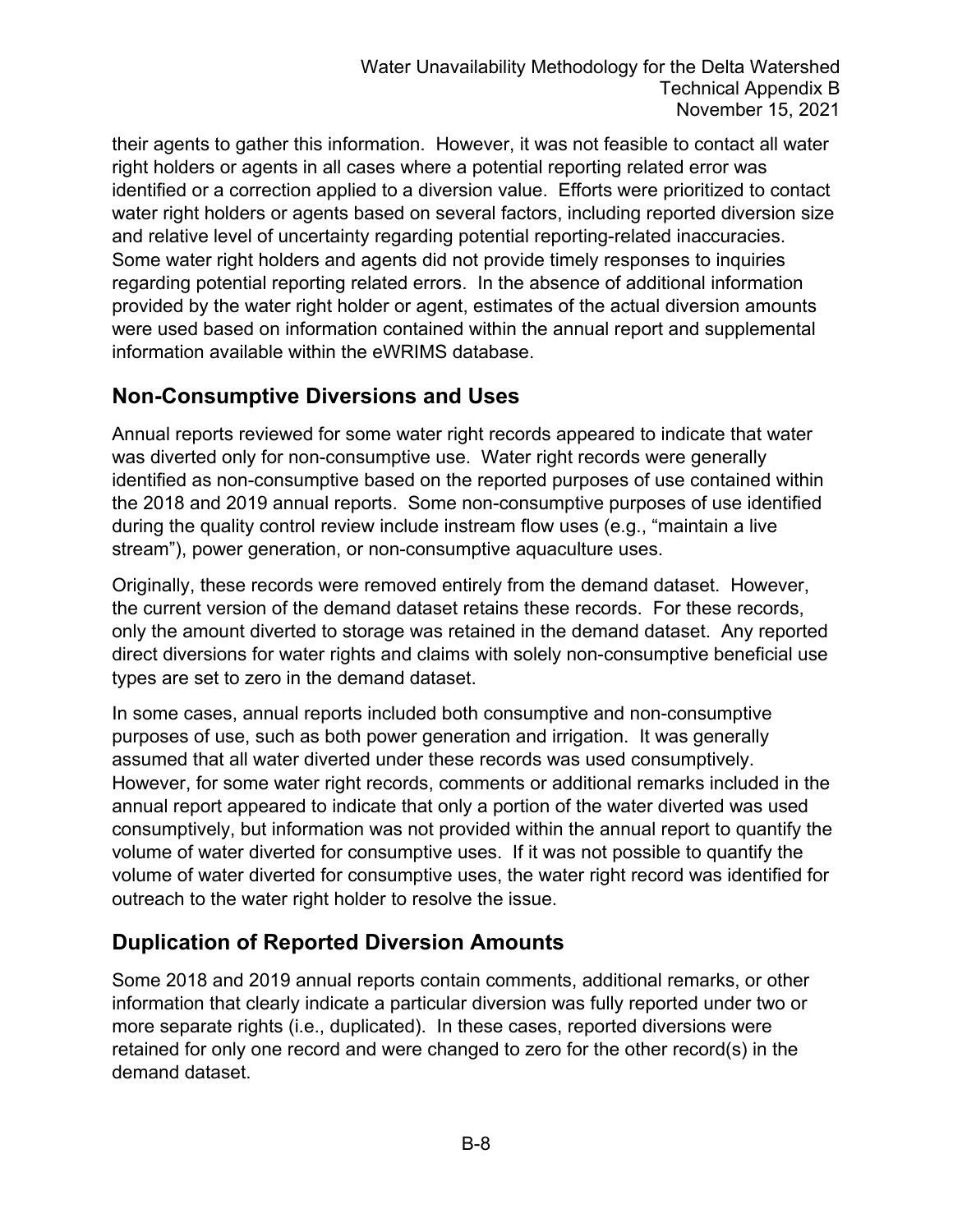Some water right holders have multiple water rights or claims. In some cases, identical monthly diversion amounts were reported under multiple records associated with a particular water right holder, but the annual reports did not clearly indicate if the same diversion volumes were reported under multiple water right records. If it was not possible to determine if the water right holder had reported duplicative diversion volumes under multiple records, the water right records were identified for outreach to the water right holder to resolve the issue.

Some 2018 and 2019 annual reports contain information that appeared to identify some duplicate reporting of the same diversion volumes under multiple water right records, including water right records held by different water right holders. If it was not possible to quantify the volume of water reported under multiple water right records, the water right records were identified for outreach to the water right holders to resolve the issue.

#### **Diversion Data Entry and Reporting Issues**

Numerous diversion data entry and reporting issues were identified during the quality control review, including data entry, unit reporting, and other related issues. Commonly encountered diversion data entry and reporting issues are summarized below.

Diversion data entry issues encountered during the quality control review include misplaced decimal points, apparent reporting of monthly diversion volumes in the wrong data field within the annual report, and other similar issues. When the data entry issue was identifiable, the diversion data was corrected accordingly.

Unit reporting issues encountered during the quality control review include apparent reporting of monthly diversion amounts using incorrect units of measurement, such as reporting of diversion volumes in units of acre-feet instead of gallons (e.g., diverting 1,000 gallons but reporting having diverted 1,000 acre-feet). These unit reporting errors generally resulted in unreasonably large diversion amounts, particularly when compared with the reported purpose of use. Other information contained within the annual report, such as the reported purpose of use, crop acreage, maximum rate of diversion, amount beneficially used, and comments and additional remarks, was generally used to identify and correct the reported diversion amounts. In some cases, a comparison of 2018 and 2019 reported diversions with reported diversions in prior annual reports provided information that informed a correction to the diversion amount.

In some cases, a diversion data entry or unit reporting error was detected, but it was unclear how the reported diversion amounts should be corrected. If it was not possible to correct the diversion amount without supplemental information provided by the water right holder, the water right record was identified for outreach to the water right holder to resolve the issue.

Some additional data reporting errors were also identified during the quality control review, such as annual reports that contain reported monthly diversion volumes in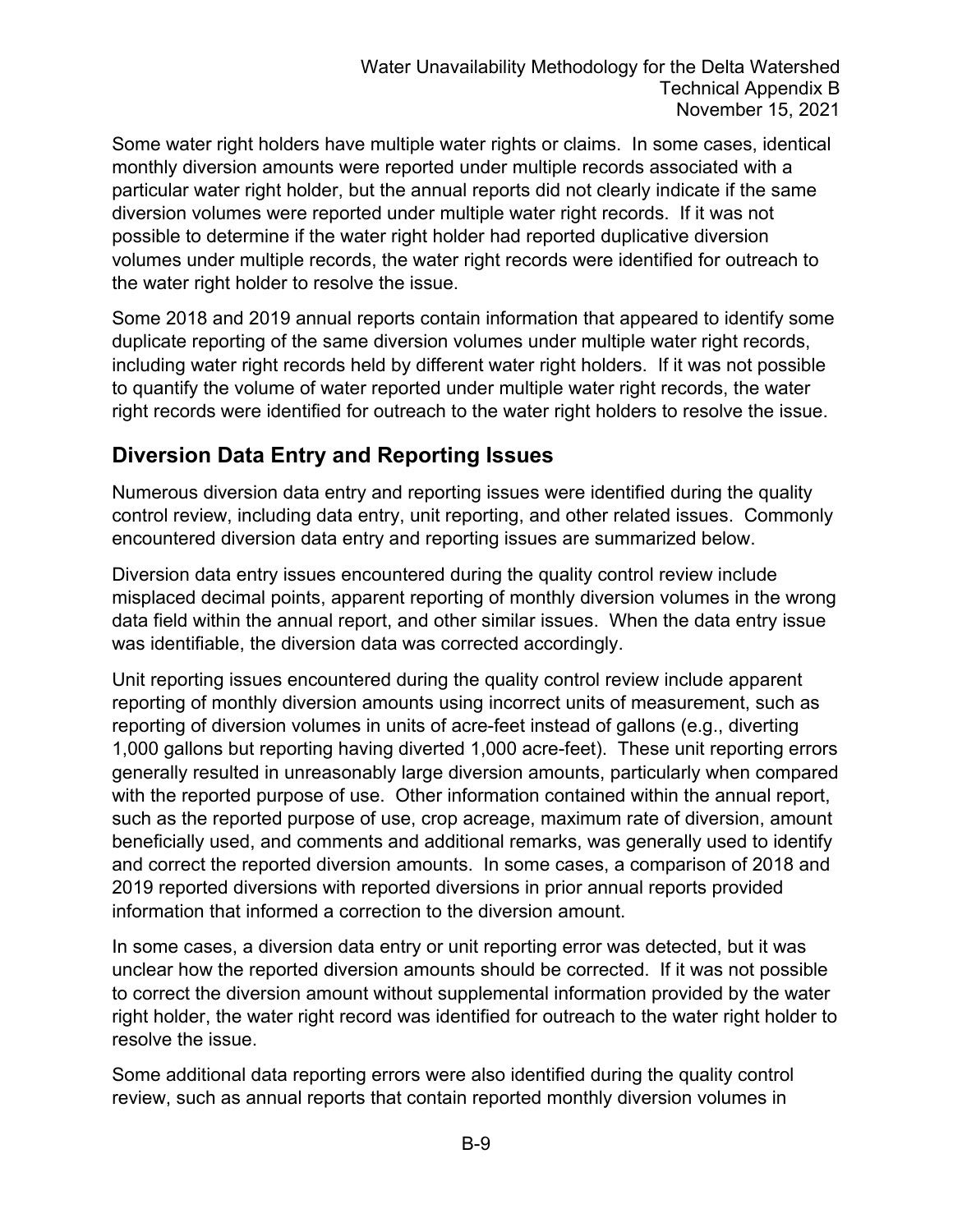excess of the reported maximum monthly rate of diversion. In some cases, it was determined that the water right holder or their agent likely reported the maximum monthly rate of diversion using incorrect units, such as gallons per day (GPD) instead of gallons per minute (GPM). In many cases, this specific issue did not require a correction to the reported monthly diversion amounts. However, some other miscellaneous reporting-related issues were identified during the quality control review that required additional information to resolve. These water right records were generally identified and prioritized for outreach to the water right holder.

#### **Reported Diversions in Excess of Water Right Face Value**

Annual reports submitted for some post-1914 appropriative water rights included reported diversions in excess of the water right face value. In most instances, the reported diversion amount was changed to the face value amount or other updated value based on information contained within the annual report or supplemental information available in other documentation accessed through the eWRIMS database, such as the water right permit or license.

In addition to the records review described above, approximately 100 post-1914 appropriative rights were identified that reported diversions less than 5,000 AF but in excess of the face value of the water right. Most of these diversions are very small. Due to time constraints, no investigation of these records was conducted. In these cases, the reported diversion amounts within the demand dataset were updated to equal the face value of the water right.

## **Wet Season Demand Adjustments**

Water right records identified as non-consumptive based on their beneficial use type (e.g., power only) were previously excluded from the demand dataset. During the dry season, these non-consumptive uses of water do not typically significantly alter the timing of flows or change the amount of water available downstream. However, during the wet season, water right records with non-consumptive beneficial use types can significantly alter the timing of flows when water is diverted to storage. These diversions can make water unavailable for diversion by other users within a month.

Accordingly, the demand dataset has been adjusted to incorporate the approximately 500 Appropriative water rights and Statements of Diversion and Use with nonconsumptive beneficial use types that were previously excluded from the demand dataset. For these records, the diversion values contained in the demand dataset reflect only diversion to storage volumes. Each water right record in the Delta watershed demand dataset consists of a direct and a storage diversion component. The direct diversion component of a water right with non-consumptive beneficial uses is not considered consumptive use and is excluded from the demand dataset. The diversion to storage component is included in the demand dataset. The demand values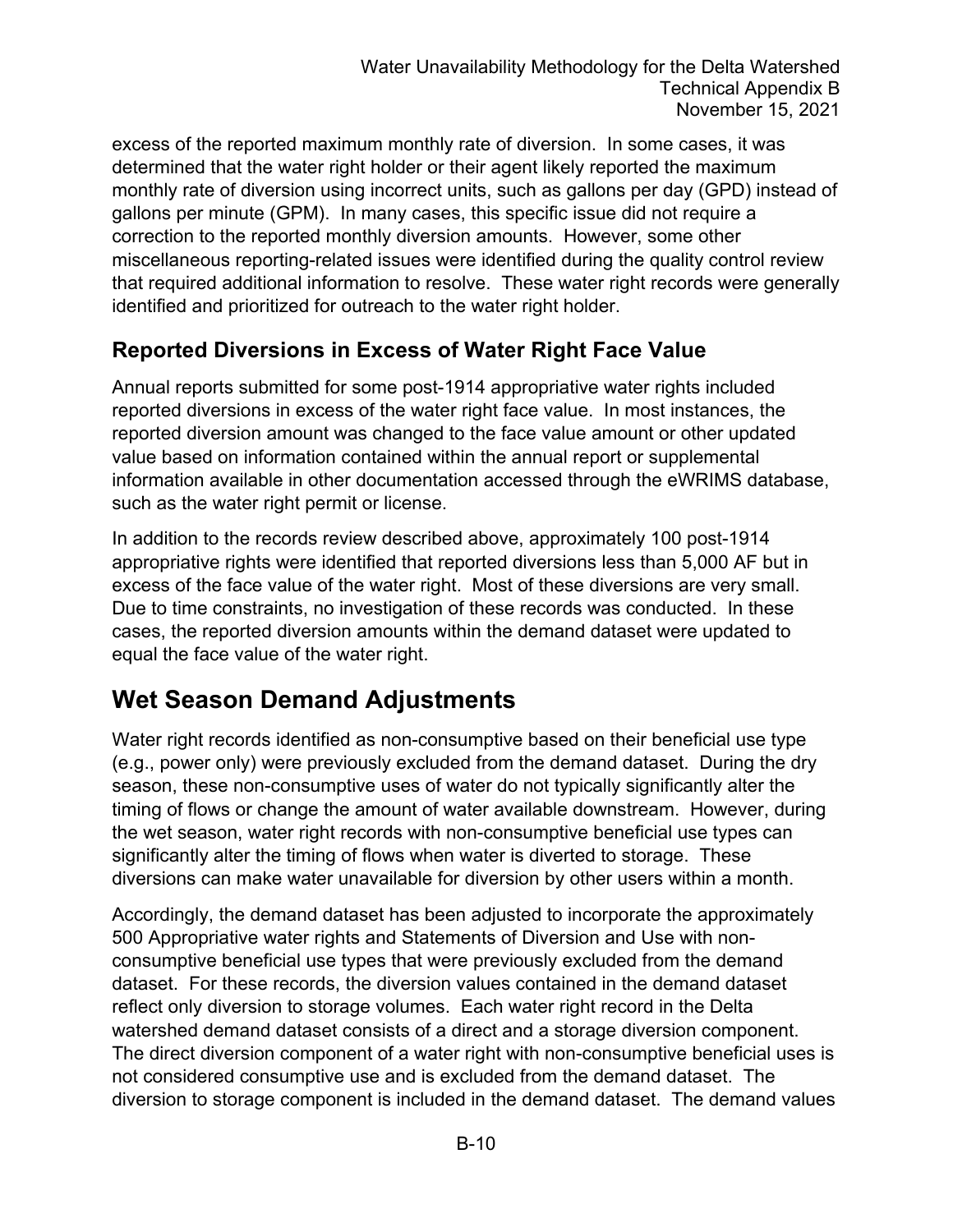for any reported direct diversion amounts under these non-consumptive records have been set to zero.

A wet season adjustment quality control review effort was conducted following selection of these additional water right records. For this quality control review, Appropriative water rights and Statements of Diversion and Use with a reported diversion to storage volume of 5,000 AF or greater in either 2018 or 2019 were selected. Approximately 75 records were included in this quality control review effort. The 2018 and 2019 annual reports of water diversion and use for these records were reviewed to identify and correct potential inaccuracies in the diversion to storage data, such as diversion data entry and reporting issues.

In addition, this quality control review addressed occurrences of duplicative reporting of diversions to storage under overlapping consumptive and non-consumptive use rights. When identical diversion to storage volumes were reported for consumptive and nonconsumptive water right records held by the same primary owner and associated with the same location, the reported diversion to storage volumes were assumed to be duplicative and the demand value for the non-consumptive water right record was changed to zero. Staff also reviewed information regarding overlapping reporting between consumptive and non-consumptive water right records submitted in the September 2021 Enhanced Reporting Forms<sup>4</sup>, which were required pursuant to the emergency regulation. Staff's review of information regarding overlapping water rights and claims contained in the September 2021 Enhanced Reporting Forms identified additional occurrences of overlapping reporting of diversions under consumptive and non-consumptive water right records. In these cases, the demand value for the nonconsumptive water right record was changed to zero.

#### **Update and Format Demand Dataset**

Following completion of the quality control review process described above, several additional steps were completed to update, format, and export the demand dataset for use in the Water Unavailability Methodology Excel workbook (spreadsheet). The contents of the spreadsheet and the further use of this data are described in Appendix A.

<span id="page-10-0"></span><sup>4</sup> The August 20, 2021 curtailment and reporting orders require monthly reporting of water diversion and use for water rights and claims in the Delta watershed that have a face value or recent annual reported diversion volume of 5,000 acre-feet or greater. For these water rights and claims, diverters are required to provide monthly reports of water diversion and use information for prior months of the current year and monthly reporting of projected water demand by completing the Delta Watershed Enhanced Reporting of Actual Diversions and Projected Demand Form (Enhanced Reporting Form).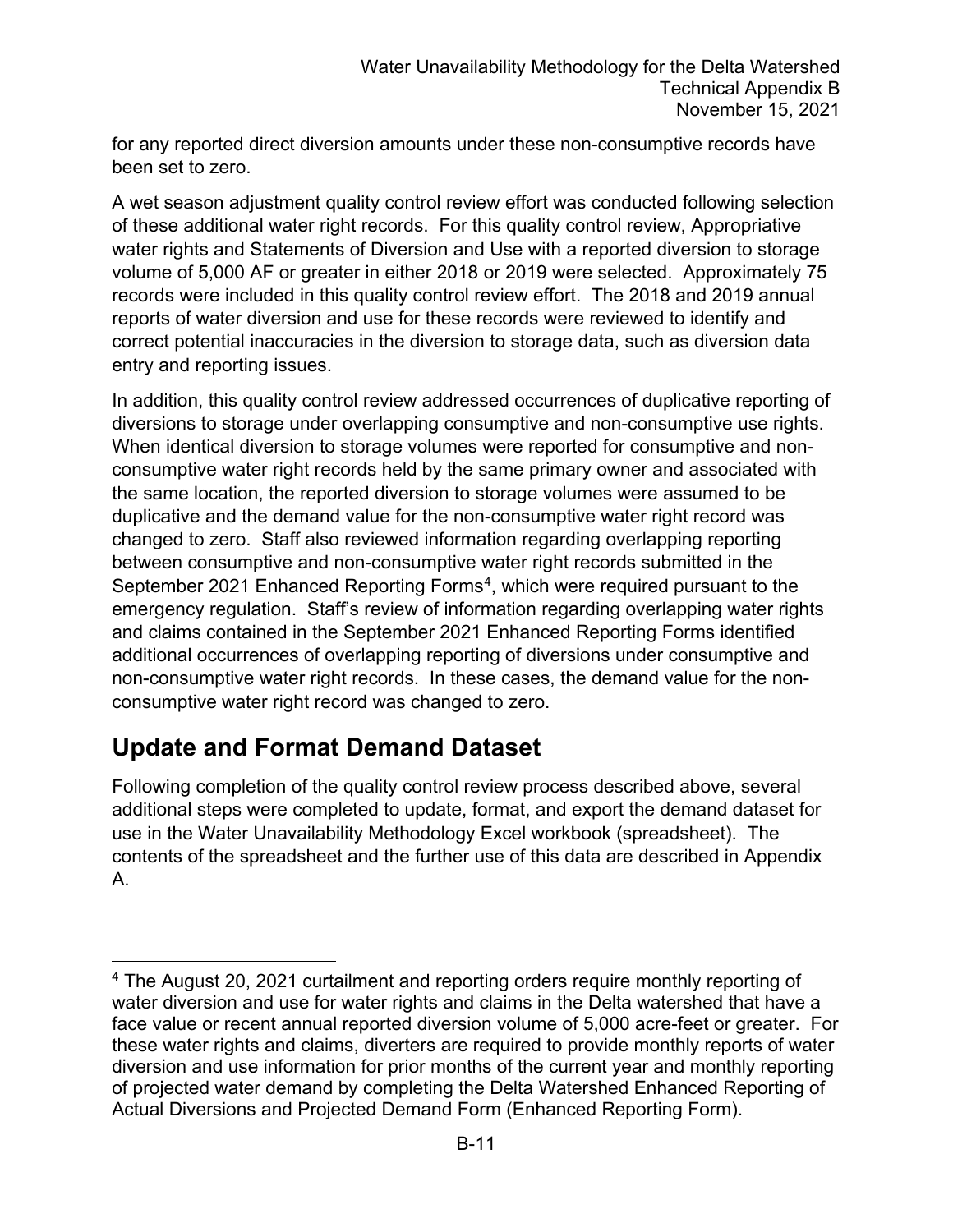As discussed in the main report, several consumptive water right records were also removed from the dataset, including consumptive water rights associated with the Central Valley Project (CVP) Trinity River Division (A005628, A015374, A015375, A016767, and A017374). A small number (approximately 10) of additional water right records were determined to be located outside of the Delta watershed based on their Hydrologic Unit Code level 8 (HUC8) watershed and were also removed from the demand dataset. These records all contain PODs located near the boundary of the Delta watershed that were improperly included in the spatial selection of water right records in the Delta watershed.

The quality control process described above focused on the review of the annual total diversion amounts for calendar years 2018 and 2019. If an annual diversion amount was adjusted as a result of a correction applied during the quality control process, the monthly diversion values were adjusted in a proportional manner.

Some water right holders did not submit annual reports in 2018 or 2019. When an annual report is not submitted, there is no diversion data value recorded in the eWRIMS flat files. In instances where a water right holder did not submit an annual report, the diversion amount was recorded as zero in the demand dataset. This provides a conservative assumption for the purposes of avoiding the overestimation of demands.

Upon completion of the quality control review process, diversion values were merged with a October 6, 2021 copy of the eWRIMS datasets to produce a demand dataset that reflects updates to eWRIMS database information that occurred between January 15 and October 6, 2021. For example, a small number of diverters submitted new or revised 2018 or 2019 annual reports between January 15 and October 6, 2021. These new or revised diversion values were incorporated into the demand dataset. In addition, several water right records were removed from the demand dataset due to changes in water right status from an active-type status to an inactive-type status between January 15 and October 6, 2021.

Appendix A contains more information about the field names and content included in the demand dataset used in the spreadsheet. Many of the demand dataset fields were obtained directly from the eWRIMS flat files. Several other fields, including the Watershed and Legal Delta (True/False) fields, were determined based on a GIS analysis.

One field, Priority Date, was determined using multiple data fields contained within the eWRIMS flat files:

• The Priority Date for the Appropriative, Federal Claims, Cannabis Registration, Domestic Registration, Irrigation Registration, Livestock Registration, Federal Stockponds, and Temporary Permit water right types was based on the 'Application Acceptance Date' and 'Application Received Date' fields in the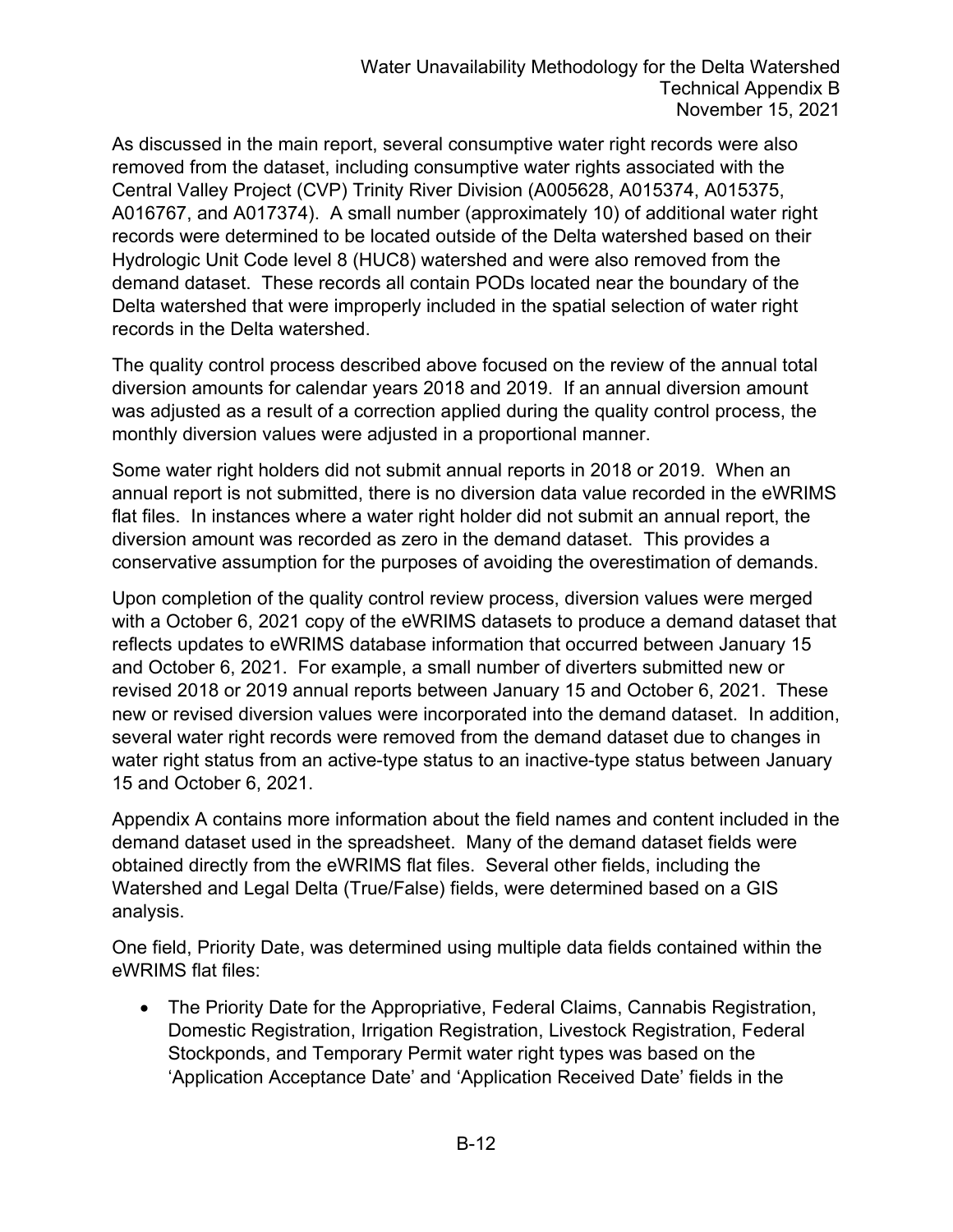eWRIMS database and was determined to be the earlier date among the two fields.

- The Priority Date for the Section 12 water right type was copied from the 'Priority Date' field in the eWRIMS database.
- The Priority Date for Statements of Diversion and Use was based on the 'year diversion first commenced' or was assigned a Priority date of "Riparian" or "Pending" depending on the Statement of Diversion and Use assigned category. These Statement of Diversion and Use assigned categories and priority dates are described in greater detail in the next section.
- The Priority Date for Federal Claims was based on the 'year diversion first commenced' if the 'year diversion first commenced' was prior to 1914. Otherwise, the Priority Date was based on the 'Application Acceptance Date' and 'Application Received Date' fields in the eWRIMS database and was determined to be the earlier date among the two fields.
- The Priority Date for Stockpond Certificates was based on the 'Application Acceptance Date' or 'Application Received Date' if the earlier of these dates was after the year 1977. Otherwise, the priority date was based on the 'year diversion first commenced' field

The demand data diversion values are structured in a wide format, such that each water right record (Application ID Number) exists on a single row with total annual and monthly diversion amounts for both 2018 and 2019. Some water right records divert from multiple PODs or divert within the Legal Delta, with access to water from both the Sacramento and the San Joaquin River watersheds. The demands of these water right records are modified and expanded upon in the Final Demand tab of the methodology spreadsheet. Appendix A provides additional details on these modifications.

## **Disaggregation of Statements of Diversion and Use**

Water right holders and claimants that divert water under Statements of Diversion and Use provide information about the water right claim type to the State Water Board in Initial Statements of Water Diversion and Use and in annual reports (Supplemental Statements of Diversion and Use). This user-submitted information was obtained from the Initial Statements of Diversion and Use and the 2018 and 2019 annual reports and was used to disaggregate Statements of Diversion and Use into several categories.

Statement of Diversion and Use water right claim type information provided in the Initial Statement of Diversion and Use is stored in the 'Sub-Type' field in the Water Rights Point of Diversion Flat File. Statement of Diversion and Use water right claim type information provided in the 2018 and 2019 annual reports is stored in the 'Diverted and Used Under' field in the Water Rights Annual Water Use Report Flat File. Water right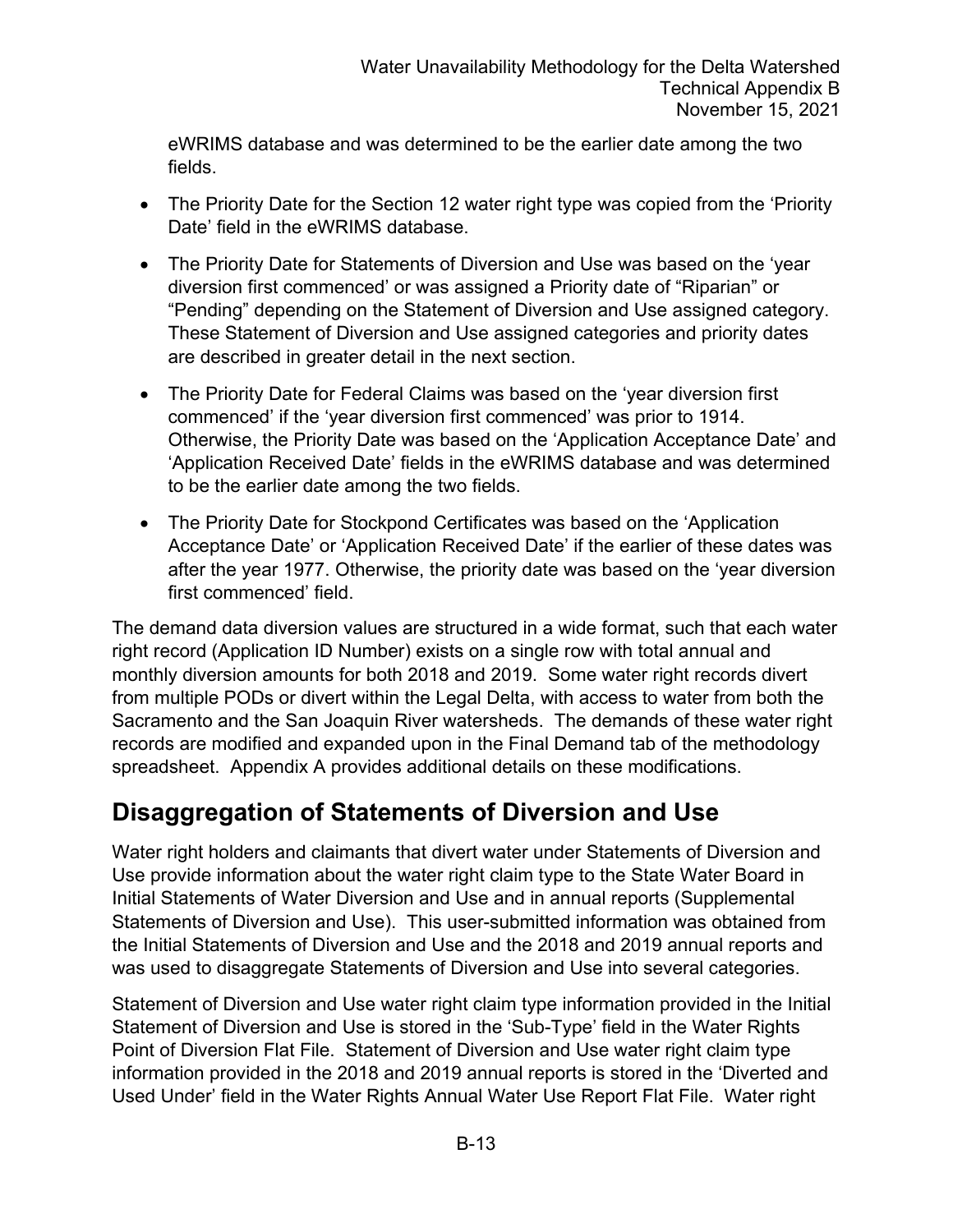claim type information were concatenated and reduced to a minimum set of unique and ordered values for each Statement of Diversion and Use.

The Statement of Diversion and Use water right claim type information was then searched for keywords and a category (Riparian, Riparian or Pre-1914, Pre-1914, Reserved, Other, or Unclassified) was assigned based on matches, as summarized below. The search was conducted in sequence and stopped when the first match was found, following the sequence below with the assigned category in bold:

- 1. **Riparian or Pre-1914** Keywords: RIPARIAN or RIPERIAN and PRE-1914, PRE-14, PRE1914, or PRE14
- 2. **Riparian**  Keywords: RIPARIAN or RIPERIAN
- 3. **Pre-1914** Keywords: PRE-1914, PRE-14, PRE1914, or PRE14
- 4. **Reserved** Keywords: RESERVE or RESERVATION
- 5. **Other**  Keywords: COURTADJ, COURTDECREE, COURT DECREE, HOLDING CONTRACT, COWELL AGREEMENT, or CONTRACT WITH YOLO **COUNTY**
- 6. **Non-Demand** Keywords: STOCKPOND, STOCK POND, PENDING, or PENDINGAPPROPRIATE
- 7. **Unclassified**  did not contain any of the above keywords.

Statements of Diversion and Use assigned to the Riparian category contain the keyword RIPARIAN or RIPERIAN, but do not contain the keywords PRE-1914, PRE-14, PRE1914, or PRE14. Statements of Diversion and Use assigned to the Pre-1914 category contain the keyword PRE-1914, PRE-14, PRE1914, or PRE14, but do not contain the keywords RIPARIAN or RIPERIAN. Statements of Diversion and Use assigned to the 'Riparian or Pre-1914' category contain keywords for both the Riparian and Pre-1914 categories.

Priority dates were assigned to each record in the Pre-1914, Reserved, and Unclassified categories based upon the earliest 'Year Diversion Commenced' value reported in the Initial Statements of Diversion and Use, the 2018 annual report, or the 2019 annual report. These values can be found in the 'Year Diversion Commenced' column of both the Water Rights Point of Diversion Flat File and the Water Rights Annual Water Use Report Flat File. For the purposes of evaluating water unavailability, Statements of Diversion and Use in the 'Riparian or Pre-1914' category are assigned a non-priority date value of "Riparian" and are assumed to have senior priority over all